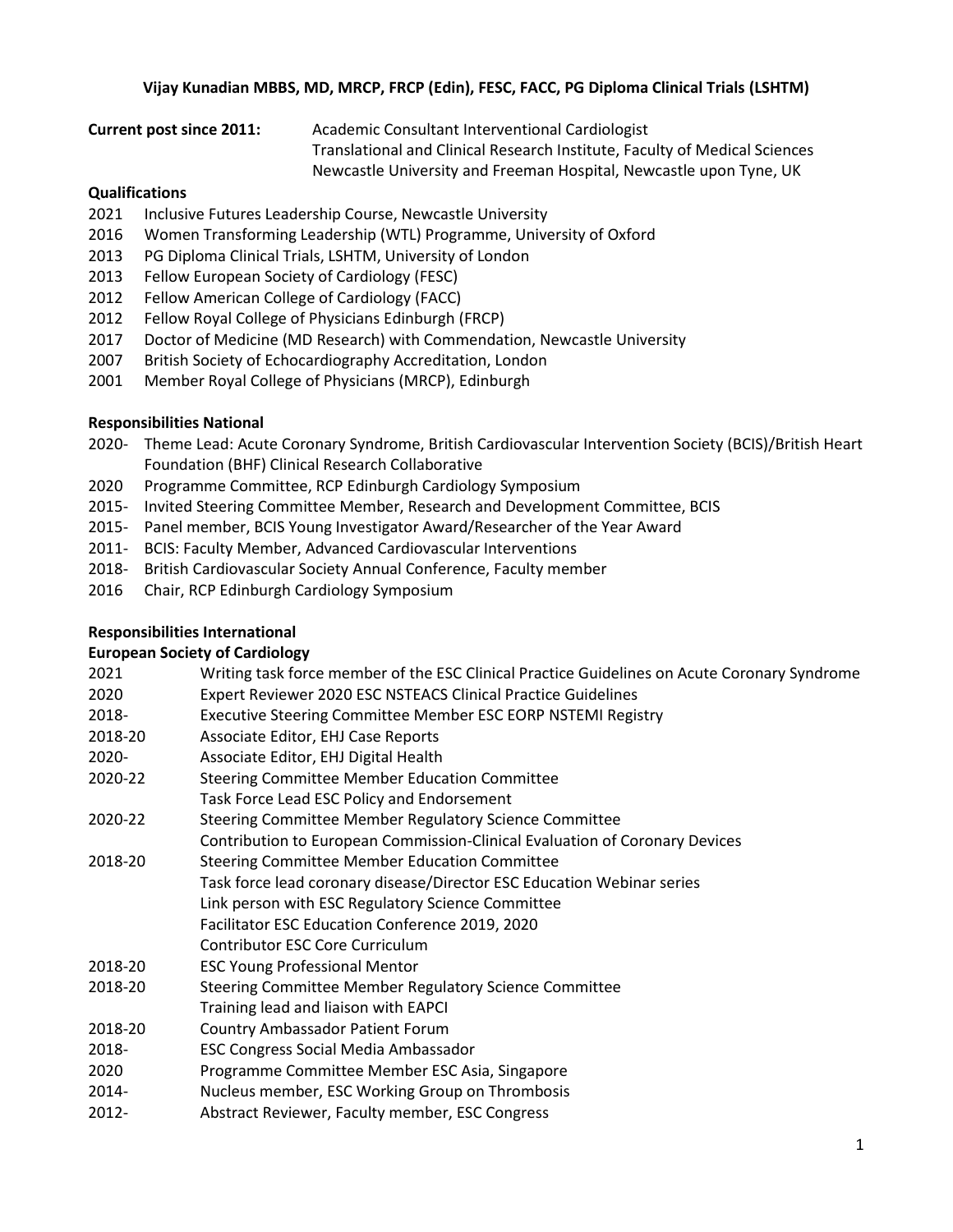### **European Association of Percutaneous Cardiovascular Interventions (EAPCI)**

- 2020-22 Committee Member-Database and Registries Committee
- 2021 Author contributor EAPCI Structural curriculum
- 2018- Board member, Co-Chair Scientific Documents and Initiatives Committee. In this role, I oversaw >20 European Cardiovascular Consensus documents where I am either lead author or co-author
- 2018-20 Associate Editor, Eurointervention
- 2018- Editorial Board Member, PCROnline
- 2018- Board Member, EUROPCR Programme Committee
- 2020 Co-author 2020 Interventional Cardiology Curriculum
- 2013-18 Steering Committee Member Young Committee: Research Lead
- 2013-20 Steering Committee Member Women's Committee: Scientific Committee Member and International Collaborations Lead
- 2017-20 Curriculum/Exam Development Committee
- 2013 Founding member EAPCI Women's Committee

# **Other International Responsibilities**

- 2021 AHA Task Force Member: Consensus document on the management of older patients with ACS
- 2021 Invited Commissioner-Lancet women and CVD commission: reducing the global burden by 2030
- 2016- Invited Board Member, EAPCI/EUROPCR Programme Committee
- 2015- American Heart Association, Faculty Member, Scientific sessions, USA
- 2012- American College of Cardiology*:* Abstract Reviewer, Faculty, Scientific Sessions
- 2021 Programme Committee, Transcatheter Cardiovascular Therapeutics (TCT), USA
- 2010- Abstract Reviewer, Faculty member, TCT Scientific Sessions USA

### **EAPCI/ESC Published Consensus documents (lead author, co-author, co-chair EAPCI Scientific Committee)**

- 2021 **EAPCI/ESC WG Cellular Biology:** Prognostically relevant periprocedural myocardial injury and infarction associated with PCIs: a Consensus Document of the ESC Working Group on Cellular Biology and EAPCI PMID: 34059914
- 2021 **EAPCI/ACVC:** Joint EAPCI/ACVC expert consensus document on percutaneous ventricular assist devices PMID: 34057071, PMID: 34057071
- 2021 **EAPCI:** European position paper on the management of patients with patent foramen ovale. Part II Decompression sickness, migraine, arterial deoxygenation syndromes and select high-risk clinical conditions PMID: 33507260
- 2021 **ESC:** Cardiovascular health after menopause transition, pregnancy disorders, and other gynaecologic conditions: a consensus document from European cardiologists, gynaecologists, and endocrinologists PMID: 33495787
- 2020 **ESC** Core Curriculum for the Cardiologist-Contributor PMID: 32862226
- 2021 **ESC:** 2020 ESC Guidelines for the management of NSTEACS- Expert reviewer PMID: 32860058
- 2020 **EAPCI, ESC WG Microcirculation, COVADIS:** An EAPCI Expert Consensus Document on INOCA in Collaboration with ESC WG on Coronary Pathophysiology & Microcirculation Endorsed by Coronary Vasomotor Disorders International Study Group PMID: 32626906 PMID: 32624456
- 2021 **EAPCI:** Core Curriculum for PCI: Committee for Education and Training, writing group PMID: 32624457
- 2020 **EAPCI:** Management of myocardial revascularisation failure: an expert consensus document of the EAPCI PMID: 32597391
- 2020 **EAPCI:** [Radiation protection measures and sex distribution](https://pubmed.ncbi.nlm.nih.gov/30888957/) in European interventional catheterisation [laboratories from the EAPCI Women's Committee.](https://pubmed.ncbi.nlm.nih.gov/30888957/) PMID: 30888957
- 2019 **EAPCI/EHRA/ACCA:** Cardiac arrhythmias in the emergency settings of acute coronary syndrome and revascularization: an EHRA consensus document, endorsed by the EAPCI and ACCA. PMID: 31353412
- 2019 **EAPCI:** Clinical use of intracoronary imaging. ACS, ambiguous coronary angiography findings, and guiding interventional decision-making: Expert consensus document of the EAPCI PMID: 31258132 PMID: 31112213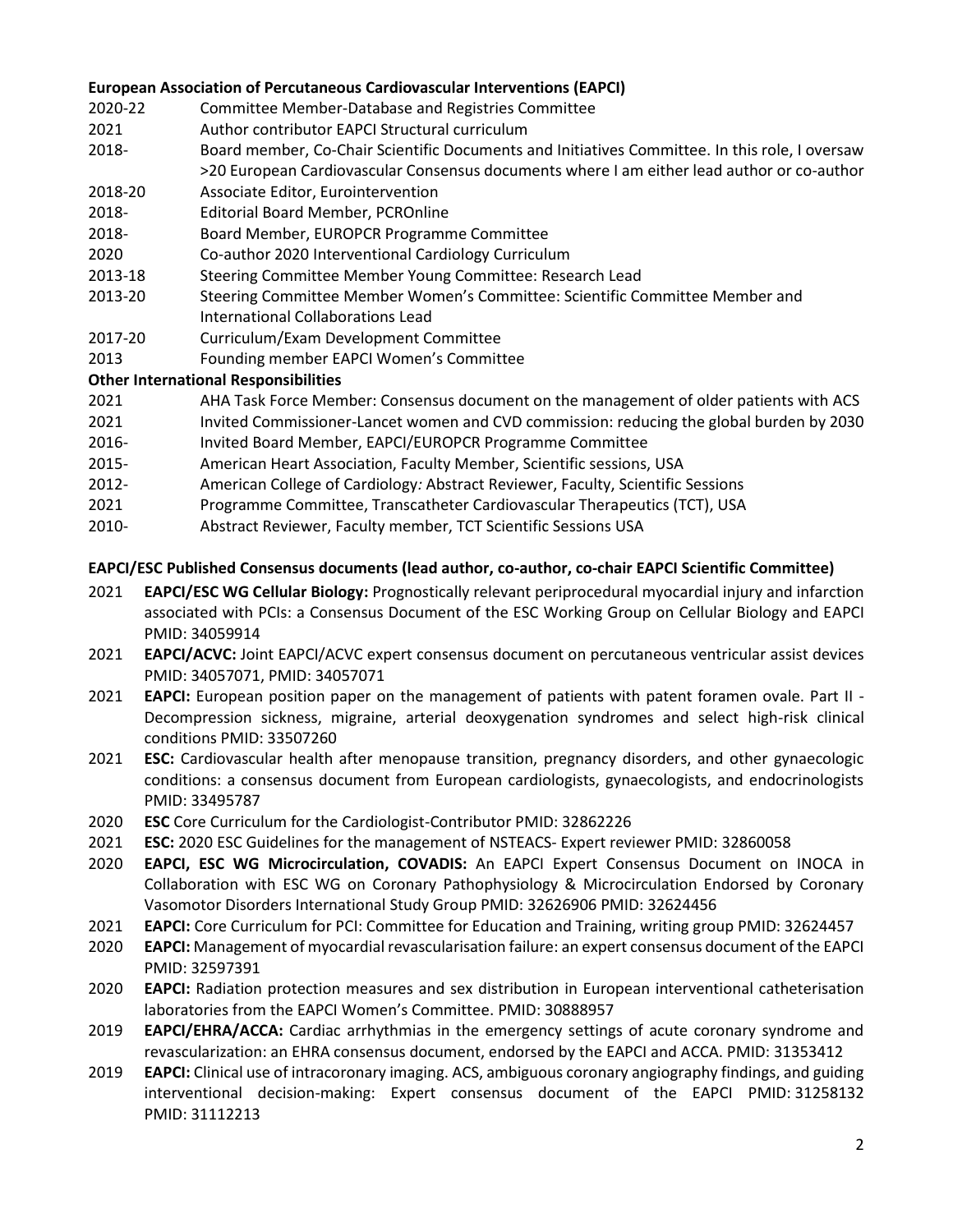- 2018 **EAPCI:** The invisible army of women in interventional cardiology: EAPCI Women mission to make them visible PMID: 30522984
- 2018 **EAPCI:** Percutaneous coronary and structural interventions in women: a position statement from the EAPCI Women Committee PMID: 29786536
- 2016 **EAPCI/EACVI:** Joint EACVI HIT/EAPCI young survey/ESC CoT survey: training and education for 'multimodality imaging in structural interventions': the rise of a new sub-specialty? PMID: 27628618
- 2016 **EAPCI:** Motivations for and barriers to choosing an interventional cardiology career path: results from the EAPCI Women Committee worldwide survey PMID: 26151955
- 2011 **EAPCI/SCAI:** SCAI consensus document (together with EAPCI Women) on occupational radiation exposure to the pregnant cardiologist and technical personnel PMID: 21252022, PMID: 21241961

# **Ongoing ESC CPG approved documents as co-author:**

- 2021 **ESC WG CPM:** Phenotyping coronary microvascular dysfunction using pathophysiology to guide therapy: challenges and perspectives of the coronary microcirculation assessment in clinical science. A position paper by the ESC Working group on coronary pathophysiology & microcirculation (WG CPM)
- 2021 **EAPCI:** Position paper on how to overcome professional barriers encountered by women in interventional cardiology
- 2021 **EAPCI, ACVC, EAPC:** European consensus document on anti-thrombotic treatment strategies for secondary or tertiary prevention in patients with established coronary atherosclerotic disease: a joint consensus document of the EAPCI, ACVC and EAPC.

# **Selected awards and recognitions:**

- Eurointervention award for INOCA Consensus document, Top Altmetrics, most discussed paper 2020.
- WINNER The UK Times, The Sunday Times We Are The City Healthcare RISING STAR Award 2018 (Top 5 women in Healthcare in 2018)
- NIHR North East and North Cumbria recognition of myself and the SENIOR RITA trial in their 2021 impact report for the most patients recruited into non-COVID research in the North East of England.
- Rated by NICOR to have *"Better than expected survival (at 2 standard deviation level), 30 days following percutaneous coronary intervention" for my patients- 2019*
- British Heart Foundation as their panel member for the Bias and Biology Campaign addressing the disparity of care among female patients with heart disease 2019.
- Invited commissioner, the Lancet, to reduce the global burden of heart disease in women by 2030.
- Invited keynote speaker at the United Nations Commission on Status of Women event in March in 2021 discussing- Women and health: Gender Equality/Equity in Healthcare.
- Best abstract award ICON1 study, *ACC* Scientific Sessions- Geriatric Cardiology Group, San Diego 2015
- Winning Moderated Poster Award in recognition of outstanding scientific work, ESC Congress 2014
- Finalist, TCT, Thomas J Linnemeier Young Investigator Award- Washington DC, 2010.
- *Awards/recognitions for my team members where I am lead supervisor*
	- Wolfson Foundation Intercalated Award for MRes Cardiovascular Science 2021
	- ESC Educational Grant Award 2018
	- British Cardiovascular Society Annual Conference Award 2018
	- Newcastle Cardiovascular Research Centre Best Oral Abstract Award 2018
	- Newcastle upon Tyne Hospital Teaching Fellowship Award 2019
	- The Frank Knox Memorial Harvard Fellowship Award 2016-2017
	- The Barbour Foundation Scholarship Award 2015-2016
	- *American Heart Association* International Mentorship Award 2014
	- Brazilian Government CAPES PhD Scholarship award, 2014
	- NIHR Newcastle Biomedical Research Centre Fellowship award 2013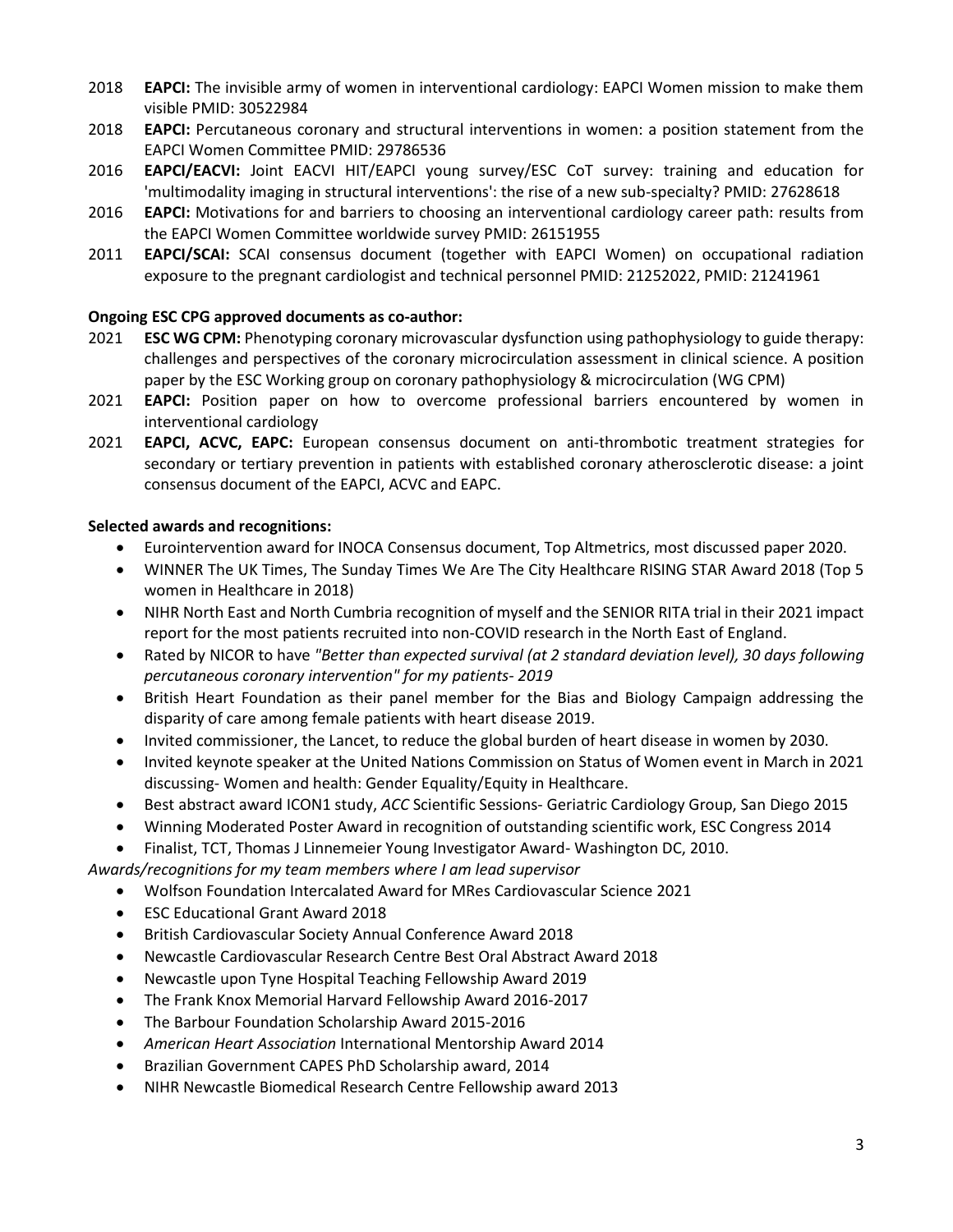**Journal Editorial Board- Associate Editor:** Heart BMJ; EHJ-Digital Health; Circulation Cardiovascular Interventions; Advances in Interventional Cardiology Journal; EHJ- Case Reports Journal (Completed); Eurointervention- Senior Editorial Consultant; Journal of Interventional Cardiology Associate Editor (Completed); Asia Intervention; Eurointervention – Social Media Editorial Board (Completed); PCR Online Journal Club – Editorial Board member

**Expert Grant Reviewer for funding bodies:** Medical Research Council (MRC), UK National Institute for Health Research (NIHR), British Heart Foundation, European Commission; Expert technology appraiser: NICE

**External PhD Examiner:** 2018 Doctor of Philosophy, Kings College London; 2017 Doctor of Philosophy Marie Curie University, Paris; 2016 Doctor of Philosophy University of Glasgow

# **Selected Major Recent Research Publications where I am lead author, co-author or contributor as UK Chief Investigator (excluding consensus documents)**

Total publications ~150 (original research, reviews, consensus documents), 11 book chapters

- Ticagrelor with or without Aspirin in High-Risk Patients after PCI. New England Journal of Medicine. 2019;381(21):2032-2042 (I am UK Chief Investigator for this trial)
- An EAPCI Expert Consensus Document on INOCA. European Heart Journal. 2020; 41(37):3504-20.
- 3- [or 1-Month DAPT in Patients at High Bleeding Risk Undergoing Everolimus-Eluting Stent Implantation.](https://pubmed.ncbi.nlm.nih.gov/34503737/) JACC Cardiovascular Interv. 2021 Sep 13;14(17):1870-1883
- ST-segment elevation myocardial infarction. Nature Review Disease Primers. 2019 Jun 6;5(1):39.
- Ticagrelor alone vs. ticagrelor plus aspirin following PCI in patients with NSTEACS. European Heart Journal. 2020;41(37):3533-3545.
- [Impact of Age on the Safety and Efficacy of Ticagrelor Monotherapy in Patients Undergoing PCI.](https://pubmed.ncbi.nlm.nih.gov/34238553/) JACC Cardiovascular Interv. 2021 Jul 12;14(13):1434-1446.
- Pharmacodynamics, pharmacokinetics, and safety of single-dose subcutaneous administration of selatogrel, a novel P2Y12 receptor antagonist, in patients with CCS. EHJ. 2020;41(33):3132-40
- Timing of Staged Nonculprit Artery Revascularization in Patients With STEMI. JACC 2019;74(22):2713-23
- Ticagrelor Monotherapy in Patients at High Bleeding Risk Undergoing PCI: TWILIGHT-HBR. European Heart Journal 2021 September
- Ticagrelor Monotherapy in Patients with Chronic Kidney Disease Undergoing PCI: TWILIGHT-CKD. European Heart Journal. 2021 Aug 23:ehab533
- [Sex Differences Among Patients With High Risk Receiving Ticagrelor With or Without Aspirin After](https://pubmed.ncbi.nlm.nih.gov/33991416/)  [Percutaneous Coronary Intervention: A Subgroup Analysis of the TWILIGHT Randomized Clinical Trial.](https://pubmed.ncbi.nlm.nih.gov/33991416/) JAMA Cardiology. 2021 May 15:e211720
- Ticagrelor with and without Aspirin after complex PCI. JACC. 2020;75(19):2414-24.
- Ticagrelor With or Without Aspirin in High-Risk Patients With Diabetes Mellitus Undergoing PCI. JACC. 2020;75(19):2403-2413
- [Frailty and quality of life after invasive management for NSTEACS.](https://pubmed.ncbi.nlm.nih.gov/33990413/) Heart BMJ. 2021 May 14
- [Coronary artery lesion phenotype in frail older patients with NSTEACS undergoing invasive care.](https://pubmed.ncbi.nlm.nih.gov/30777840/) EuroIntervention. 2019 Jun 12;15(3):e261-e268
- [Cognitive Decline in Older Patients With NSTEACS.](https://pubmed.ncbi.nlm.nih.gov/30773118/) JAHA. 2019 Feb 19;8(4):e011218
- [One-year clinical outcomes in older patients with NSTEACS](https://pubmed.ncbi.nlm.nih.gov/30287058/) undergoing coronary angiography: An [analysis of the ICON1 study.](https://pubmed.ncbi.nlm.nih.gov/30287058/) International Journal of Cardiology. 2019 Jan 1;274:45-51
- [Gender Differences in Outcomes and Predictors of All-Cause Mortality After PCI](https://pubmed.ncbi.nlm.nih.gov/27816119/) (Data from United [Kingdom and Sweden\).](https://pubmed.ncbi.nlm.nih.gov/27816119/) American Journal of Cardiology. 2017 Jan 15;119(2):210-216
- Strategies to attenuate micro-vascular obstruction during P-PCI: the randomized reperfusion facilitated by local adjunctive therapy in STEMI. EHJ. 2016 Jun 21;37(24):1910-9 (Role PI).
- Outcomes in patients with cardiogenic shock following PCI in the contemporary era: an analysis from the BCIS database. JACC Cardiovascular Interv. 2014 Dec;7(12):1374-85.